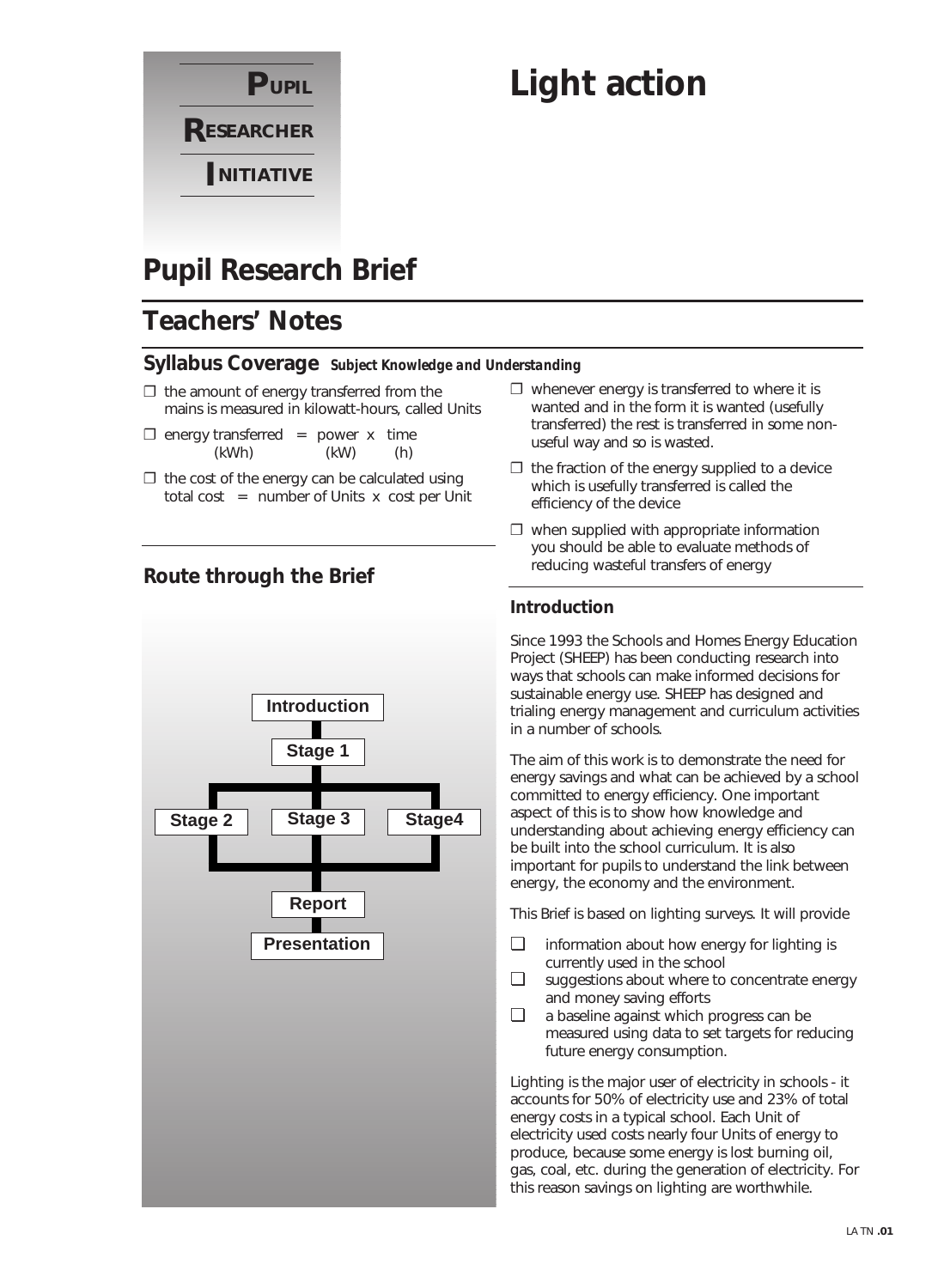# **Pupil Research Brief**

# **Teachers' Notes continued**

The results of an energy survey (see **Figures 1** and **2)** conducted in 1996 by the Resources Research Unit of Sheffield Hallam University for SHEEP's Pilot School F, is evidence to show that this school would benefit from electricity saving measures.

#### **Experimental and investigative skills**

- planning experimental procedures
- obtaining evidence
- analysing evidence and drawing conclusions

• evaluating evidence

### E - Lighting (25630 kWh) (9.08%) E - Hot Water (3186 kWh) (1.13%) E - Small equipment (2275 kWh) (0.81%) E - Catering (3469 kWh) (1.23%) E - Other uses (4134 kWh) (1.46%) G - Hot Water (24300 kWh) (8.61%) G - Catering (3000 kWh) (1.06%) O - Heating (210892 kWh) (74.73%) E - Electricity G - Gas O - Oli

#### **Prior knowledge**

Pupils should have covered a wide range of topics related to energy and the environment in order to appreciate the implications of this work. These topics include electricity generation; ;renewable energy resources ( the Sun,

E - Heating (5329 kWh) (1.89%)

As shown in these pie charts, oil heating represents 74.73% of energy used, compared to 15.6% for electricity (figure 1). Since fuel oil is much cheaper than electricity, the cost of heating is less than half (38.13% ) of the total energy expenditure. Comparing this to the 55.57% for electricity in School F (figure 2) gives good reason why it pays to tackle electrical lighting first in cutting fuel bills.

The outcome of this research has shown that good energy management will allow schools to save money and energy while maintaining a comfortable and safe environment -especially when schools are allowed to participate at their own level and to reap rewards commensurate with their efforts.

For example, in 1995/96 Pilot School B (Holt House Infant School) saved £552 on its electricity/lighting costs alone. For 1996/97 it is estimated £606 will be the saving, as a result of additional energy efficiency bulbs being installed.

wind, tidal, photo-voltaic) and non-renewable resources ( fossil fuels: coal, oil and gas); nuclear fuels; biomass (energy stored in decaying organic matter); products of the combustion of fossil fuels; the carbon cycle; the greenhouse effect; global warming and global climatic change; using and



buying electricity; efficiency of energy transfer. *Figure 2. Fuel costs*

*Figure 1. Energy consumption by fuel a nd end use.*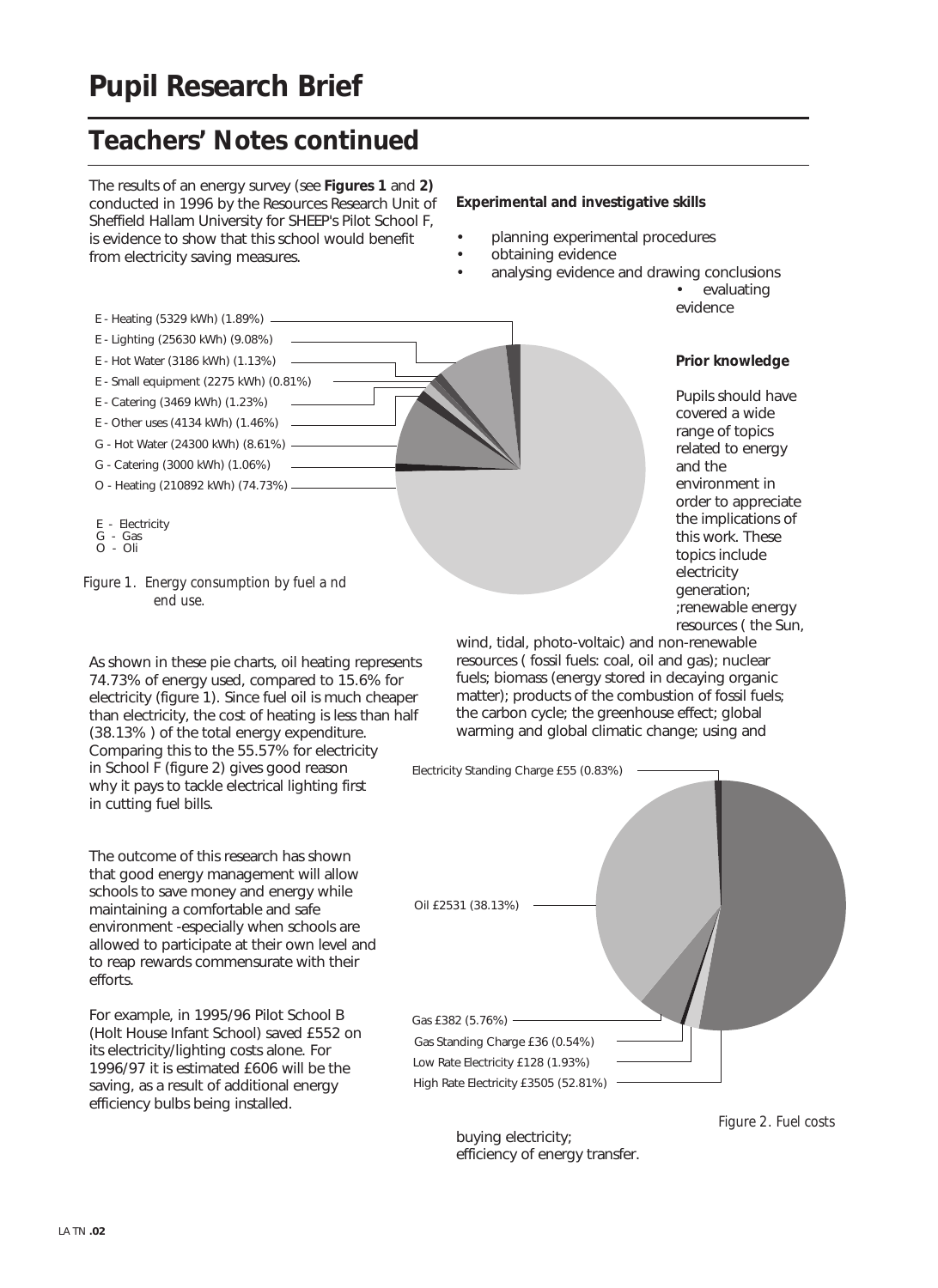### **Teachers' Notes continued**

#### **Running the Brief**

#### **Pupil grouping**

Pupils could work in a number of groupings during this Brief. Suggestions are:

| Initial briefing     | whole class                                                                                                                                                                                                                        |  |
|----------------------|------------------------------------------------------------------------------------------------------------------------------------------------------------------------------------------------------------------------------------|--|
| Carrying out surveys | pairs or small groups. The<br>class should be divided up<br>into three groups for<br>Sections 2, 3 and 4.<br>Each group tackles only<br>one section. These three<br>groups should be sub-<br>divided into pairs or small<br>groups |  |
| Writing reports      | pairs or small groups                                                                                                                                                                                                              |  |
| Making presentation  | whole class                                                                                                                                                                                                                        |  |

#### **Timing**

Following the above suggested groupings to divide the the survey work across three groups, the survey and report writing should take about four hours. Time spent in preparing and making the presentation to the school governors will vary. Report writing could be set as a homework task.

#### **Activities and Investigation details**

Pupils should be issued with the **Study Guide**, which provides them with a summary of what they should produce as they work through the Brief. It can also be used as a checklist so that they can monitor their own progress.

Each group should be given copies of the **Introduction**, **Useful Information**, **Sample Data sheet** and the **Stage 1 Task sheet**. This last sheet outlines the survey to be undertaken and provides information on how to work out electricity costs. The Sample Data Sheet gives an example of how to fill in the results table, and it includes a blank table for their use. The sample data sheet includes a suggested spreadsheet format. If pupils cannot work out the formulae for the spreadsheet cells, they could be provided with this information to contruct their own spreadsheet, or be provided with a ready made spreasheet to fill in the data themselves. The spreadsheet formulae are given at the end of these Teachers' Notes.

The remaining task sheets can be used by the separate groups, or by the whole class, if time permits.

The **Stage 2 Task Sheet** gives details on how to carry out a survey of rooms to identify the tasks carried out in them, to measure the light levels in the rooms and to estimate the amount of time spent on these tasks. The light levels should be compared with the CIBSE (Chartered Institute of Building Services Engineers) recommended levels. Professional lighting surveys measure the light levels both at night ,when there would be little or no natural light, as well as during the day. The night time level is used to set the minimum lighting level for the room. It is up to teachers whether or not they follow this practice.

The **Stage 3 Task Sheet** contains instructions on surveying the windows and switches and estimating the amount of natural light that is available in different parts of the rooms. They also have to note what lamps are controlled by each switch.

The **Stage 4 Task Sheet** requires pupils to find out the types of lamp used in the rooms surveyed, the number of lamps and their power ratings. They also need to estimate the amount of money saved by replacing the lamps with low energy bulbs.

In addition to the task sheets there are 4 briefing papers and an instruction sheet headed **Report Writing.** This sheet provides guidelines on how to compile a written report for the school governors to consider, and it also includes other ways in which the work they have done can be presented.

**Briefing Paper 1** outlines the history of the invention of the incandescent light bulb.

**Briefing Paper 2** explains how fluorescent light bulbs work.

**Briefing Paper 3** gives a detailed explanation of the savings that can be made by replacing filament bulbs with compact fluorescent lamps (CFLs).

**Briefing Paper 4** is a report on a project carried out at a school in Sheffield. This showed just how much money the school could save by changing over to CFLs.

The first two briefing papers are optional background information sheets, but the other two are intended to be used in conjunction with the Stage 4 Task Sheet.